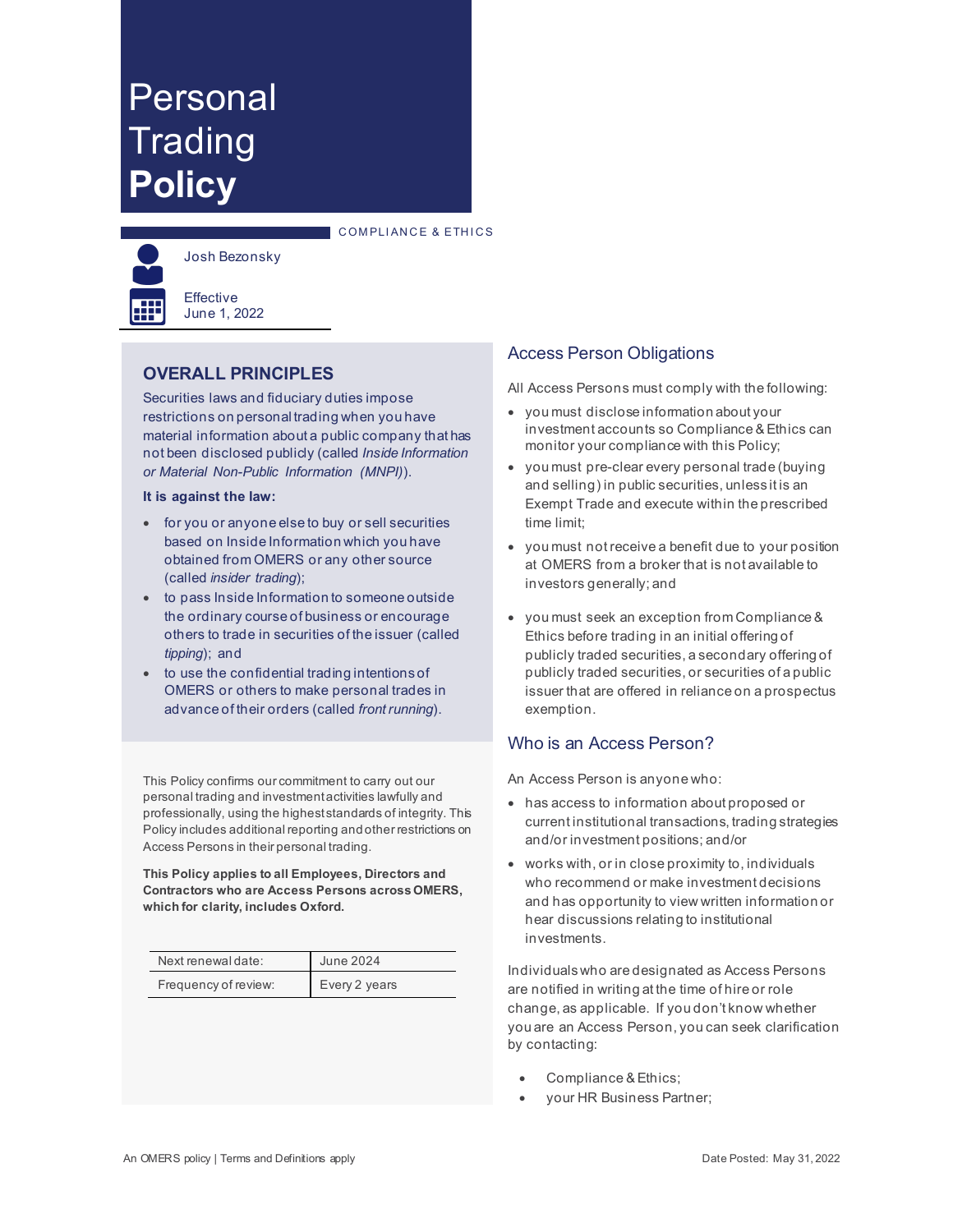- the People Experience team by opening a case in Workday; or
- a member of your legal team.

# Who is an SEC Regulated Employee?

Members of the OMERS Infrastructure team and certain individuals supporting this team are SEC Regulated Employees. You are an SEC Regulated Employee if you have been designated as such in your hiring letter or by written notice from your manager, your legal team, or Compliance & Ethics.

#### Who is an FCA Regulated Employee?

Employees, directors and certain supporting individuals designated as Senior Managers, Certified Persons or Conduct Staff of the FCA regulated OMERS entities are FCA Regulated Employees. You are an FCA Regulated Employee if you have been designated as such in your hiring letter or by written notice from your manager, your legal team, or Compliance & Ethics.

#### What are my Covered Accounts?

Any investment account held directly, indirectly or beneficially for an Access Person (other than those specifically excluded below) is a Covered Account. This includes one held for another person, trust or entity where an Access Person directs or influences trading, has trading authority or gives investment advice.

Disclose investment accounts where:

- you are an account owner;
- you have trading authority;
- you direct, influence or control trading activity; or investment decisions.

Accounts are excluded from being Covered Accounts if:

- they are managed by a portfolio manager on a discretionary basis, or held in a blind trust, and you have no direct or indirect influence or control (no authority or influence over trades);
- they are held by another and the Access Person has no authority or influence over trades;
- they are employer-sponsored group planswhere you do not direct specific investments; or
- they are non-brokerage accounts in which only Exempt Trades are permitted (i.e. an account with a mutual fund dealer or insurance company).

SEC and FCA Regulated Employees are presumed to be a beneficial owner of securities that are held by his or her immediate family members who share the same household.

#### What are my disclosure requirements?

Covered Accounts must be disclosed to Compliance & Ethics within 10 days of becoming an Access Person. Changes, including new Covered Accounts, must be disclosed within 10 days after a change event.

Use *Form 1 (Certificate of Compliance)* to disclose new Covered Accounts. Also, complete *Form 2 (Broker Direction Letter)* with respect to any personal trading Covered Accounts. Forms can be found in the *Personal Trading Guideline*.

All transactions in Covered Accounts must be reported to Compliance & Ethics at least quarterly.

SEC and FCA Regulated Employees: You must also report to Compliance & Ethics transactions quarterly, and holdings annually, in private companies (i.e. companies that do not have publicly traded securities) and funds. However, this reporting requirement does not apply to the purchase of or sale on standard terms of units of regulated funds exposed to diversified investments, if neither you nor any beneficiary of the account have the ability to influence the management of the relevant funds.

#### How do I pre-clear personal trades?

Requests for pre-clearance may be submitted to Compliance & Ethics through the PTA system, by email to [CompliancePTA@omers.com,](mailto:CompliancePTA@omers.com) or by telephone call to a member of the Compliance & Ethics team.

Personal trading is permitted on the same day that preclearance is granted and on the following business day (when the public market is open for the pre-cleared trade). After that, a new pre-clearance must be sought before trading resumes.

Limit or stop-loss orders cannot be used to extend preclearance beyond the prescribed time.

Pre-clearance is required before trading or exercising options, rights or warrants, unless they qualify as an Exempt Trade.

A pre-clearance may be revoked at any time if the company is added to the Restricted List. In that event, the Access Person must make best efforts to stop any further trades in that company after notification to do so.

All subscriptions to initial public offerings (IPOs), initial coin or token offerings, secondary offerings or private placements must be pre-cleared by submitting an exception request using Form 3 (Request for Personal Trade Exception), found in the *Personal Trading*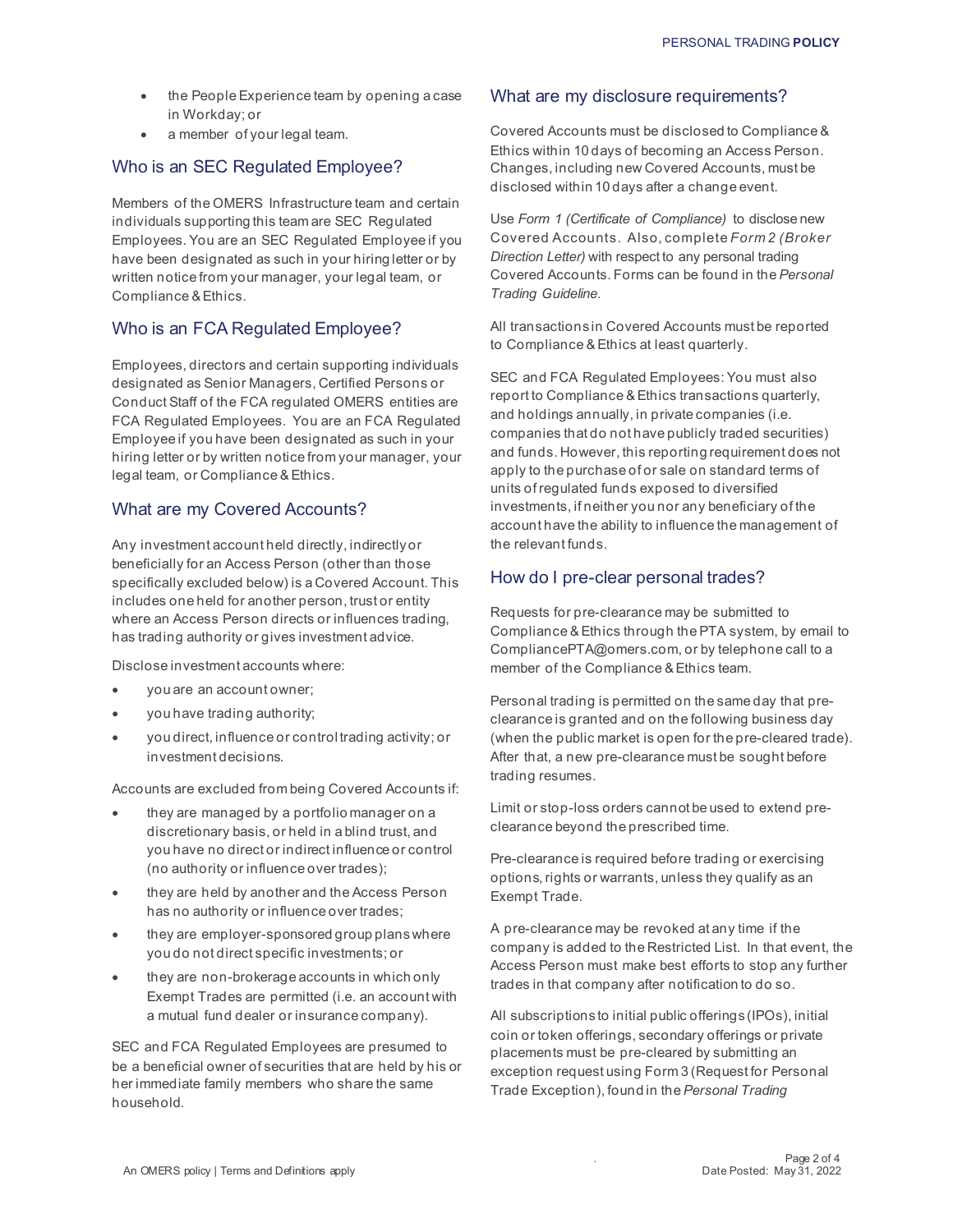*Guideline*, to Compliance & Ethics and receiving written approval.

# What is an Exempt Trade?

<span id="page-2-1"></span>Personal trades of the following are exempt from the requirement to pre-clear<sup>[1](#page-2-0)</sup>:

- bank deposits or guaranteed investment certificates;
- debt securities issued or guaranteed by a government entity or by a world or regional development bank or monetary fund;
- corporate debt instruments with remaining maturities of 365 days or less at the time of the trade;
- units of open-ended mutual funds, open ended collective investment schemes, segregated funds, pooled trust funds, or of exchange traded funds (ETFs), that are not affiliated with OMERS;
- purchases made under automatic dividend reinvestment plans (DRIPs) or share purchase plans, but not sales from these plans made at the direction of the Access Person. In order to establish a new DRIP or share purchase plan involving a non-exempt security, pre-clearance for the issuer(s) must be obtained;
- the result of an automatic corporate action or expiry of a right (involuntary trades);
- index products (options, futures or other derivative products that track published indices);
- commodities or derivatives on commodities;
- currencies, including Bitcoin and other cryptocurrencies where OMERS is not in a position to receive non-public information regarding the currency; and
- the expiry or assignment of an option.

#### What is the Restricted List?

When an Access Person seeks to pre-clear personal trades, they will not be permitted to do so if the company is on the Restricted List. The Restricted List is a confidential list of companies for which OMERS may have Inside Information or may be subject to contractual trading restrictions, or where trading might be imprudent for other reasons.

# What are my training and reporting requirements?

All Access Persons must complete all training requirements and an annual certification of compliance with this Policy within the time period required by notice from Compliance & Ethics or your legal team.

# Confidentiality and Privacy

All personal and confidential information received by Compliance & Ethics will be for the purposes stated in this Policy or its Guideline and will be kept private and confidential except for disclosure to the responsible members of senior management or AC Board of Directors where necessary for the administration of this Policy or to others as required by law.

# Personal Trade Exceptions

Where a trade is prohibited by this Policy or a preclearance has been denied, an Access Person may request an exception to permit the trade by submitting to Compliance & Ethics a completed request using Form 3 (Request for Personal Trade Exception), found in the *Personal Trading Guideline*.

Exceptions must be approved prior to trading by Compliance & Ethics and may be granted where the Access Person has demonstrated that s/he:

- will not be trading against OMERS interest:
- does not possess Inside Information about the company;
- will not be using knowledge of anticipated institutional trading or holdings for personal advantage; and
- will not be receiving a personal benefit due to their position at OMERS from the broker that is unavailable to investors generally.

#### Responding to Incidents of Non-Compliance

Failure to comply with this Policy may result in disciplinary action, depending on the severity of the violation, up to and including termination of employment.

All incidents of non-compliance with this Policy are referred to the Policy Manager (or such person as s/he may appoint or designate) for investigation, response and for input on appropriate disciplinary action.

<span id="page-2-0"></span><sup>&</sup>lt;sup>[1](#page-2-1)</sup> All trades in exempt securities must be made in good faith and without possession of any MNPI relevant to the transaction.